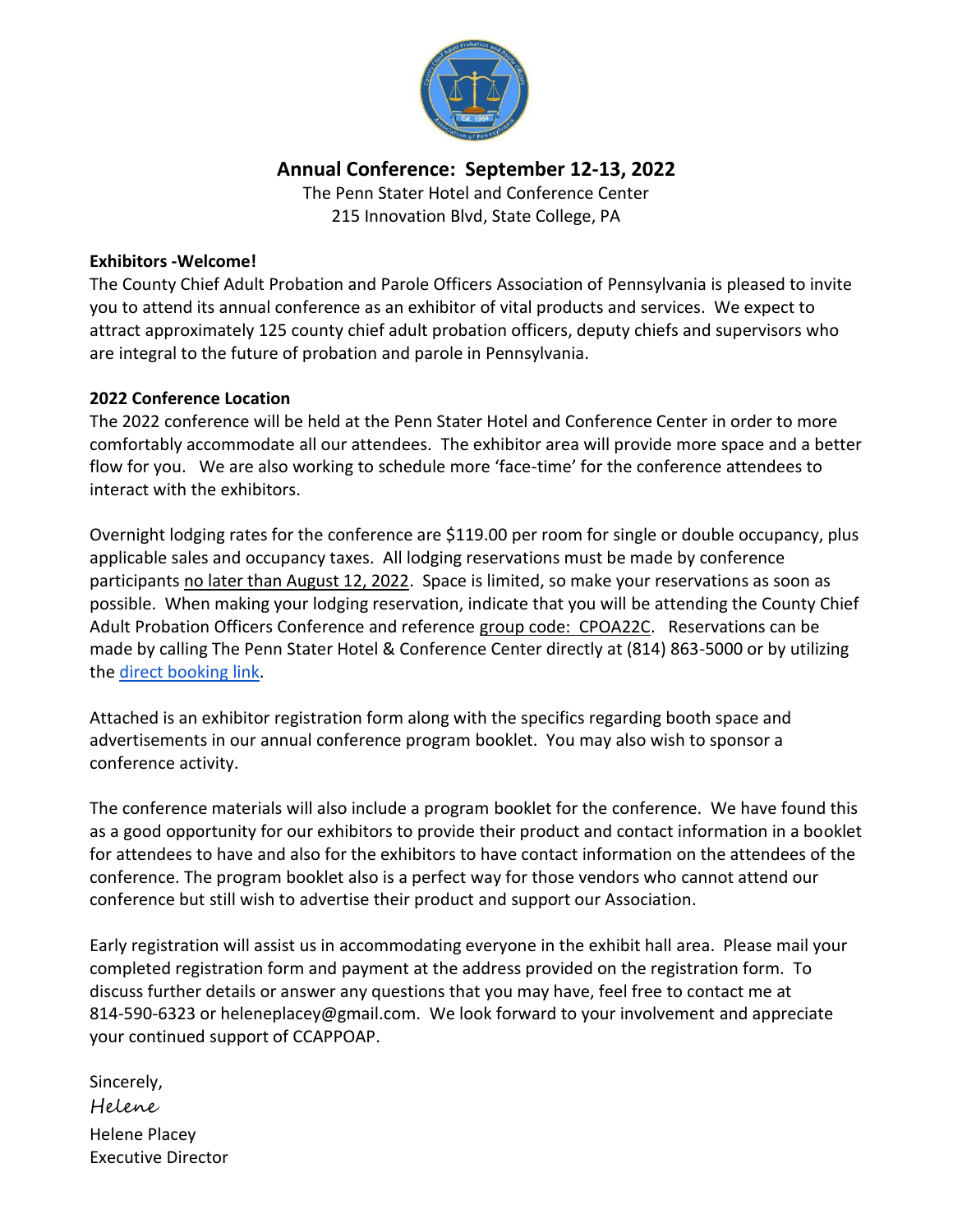# **2022 CCAPPOAP Conference Exhibitor Information**

| Sunday, September 11, 2022  | 4:00 p.m.- 8:00 p.m.      | Exhibit Set-up                      |
|-----------------------------|---------------------------|-------------------------------------|
| Monday, September 12, 2022  | 8:00 a.m. - 9:00 a.m.     | Continental Breakfast w/ Exhibitors |
|                             | a.m. and p.m. (times TBD) | Refreshment break w/ Exhibitors     |
|                             | 4:30 p.m. $-6:30$ p.m.    | Reception w/ Exhibitors             |
| Tuesday, September 12, 2022 | 8:00 a.m. - 9:00 a.m.     | Continental Breakfast w/ Exhibitors |
|                             | a.m. (time TBD)           | Refreshment break w/ Exhibitors     |
|                             | by 4:00 p.m.              | Exhibit Breakdown                   |

The Exhibitor area will be located in a banquet room adjacent to the conference sessions.

| <b>Fees</b>                    | <b>Early Rate</b><br>before August 1, 2022 | Rate on or After<br><b>August 1, 2022</b> |
|--------------------------------|--------------------------------------------|-------------------------------------------|
| <b>Exhibit Table</b>           | \$700                                      | \$800                                     |
| (Includes one representative)  |                                            |                                           |
| <b>Additional Persons</b>      | \$250 (each)                               | \$300 (each)                              |
| Golf                           | $$50$ (each)                               | $$50$ (each)                              |
| <b>Full Page Program Ad</b>    | \$300                                      | \$350                                     |
| <b>Inside Front/Back Cover</b> | \$400                                      | \$450                                     |
| <b>Outside Back Cover</b>      | \$450                                      | \$500                                     |
| Half Page Program Ad           | \$200                                      | \$250                                     |

The Table Fee includes the following:

- One six-foot draped table, linens, one chair and a wastebasket
- Conference registration fee, workshops and all meals, including Tuesday dinner for one person
- *Electrical hookup may be limited*. Please note on the registration form if you need electrical.

### **Event Sponsorship**

Please consider sponsoring any of the following conference events.

| <b>Event</b>                 | Day              | <b>Sponsor Fee</b> |
|------------------------------|------------------|--------------------|
| Lunch                        | Monday           | \$1000             |
| Lunch                        | Tuesday          | \$1000             |
| <b>Continental Breakfast</b> | Monday           | \$750 each         |
| <b>Continental Breakfast</b> | Tuesday          | \$750 each         |
| <b>Refreshment Break</b>     | Monday morning   | \$400 each         |
| <b>Refreshment Break</b>     | Monday afternoon | \$400 each         |
| <b>Refreshment Break</b>     | Tuesday morning  | \$400 each         |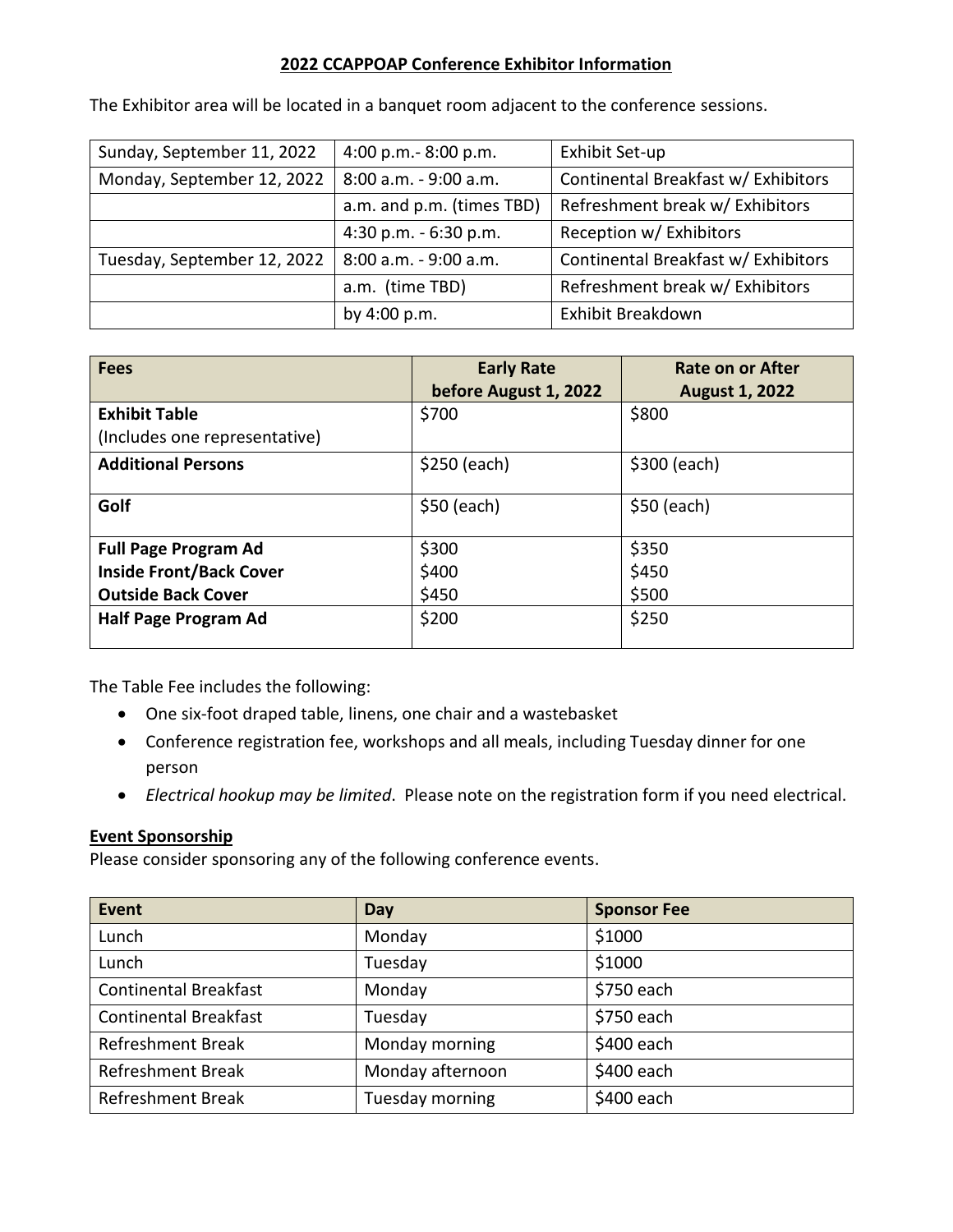### **2022 CCAPPOAP Conference Exhibitor Registration Form (page 1 of 2)**

#### **Please provide the following information**

For conference name badge and listing in conference program booklet.

| <b>Company Name:</b>                                                                |     |    |  |
|-------------------------------------------------------------------------------------|-----|----|--|
| <b>Product or Service to be exhibited:</b><br>(drug testing, adult education, etc.) |     |    |  |
|                                                                                     |     |    |  |
| Do you require electrical hookup?                                                   | Yes | No |  |

#### **Contact Information**

Designate below the name of the person in your company who will be attending the conference and will receive exhibition materials, exhibitor updates, etc.

| <b>Company Representative:</b> |  |
|--------------------------------|--|
| Title:                         |  |
| <b>Address:</b>                |  |
| City, State, Zip:              |  |
| Phone (office or mobile):      |  |
| Email:                         |  |
| <b>Company Website:</b>        |  |

#### **Additional Representatives**

Each exhibitor booth is entitled to one full conference registration which includes the conference registration fee, workshops and all meals.

Additional exhibitor conference attendee fee is \$250 per person if received by the early deadline or \$300 per person thereafter to cover registration and meals.

| Name:  |  |
|--------|--|
| Title: |  |
| Email: |  |

| Name:  |  |
|--------|--|
| Title: |  |
| Email: |  |